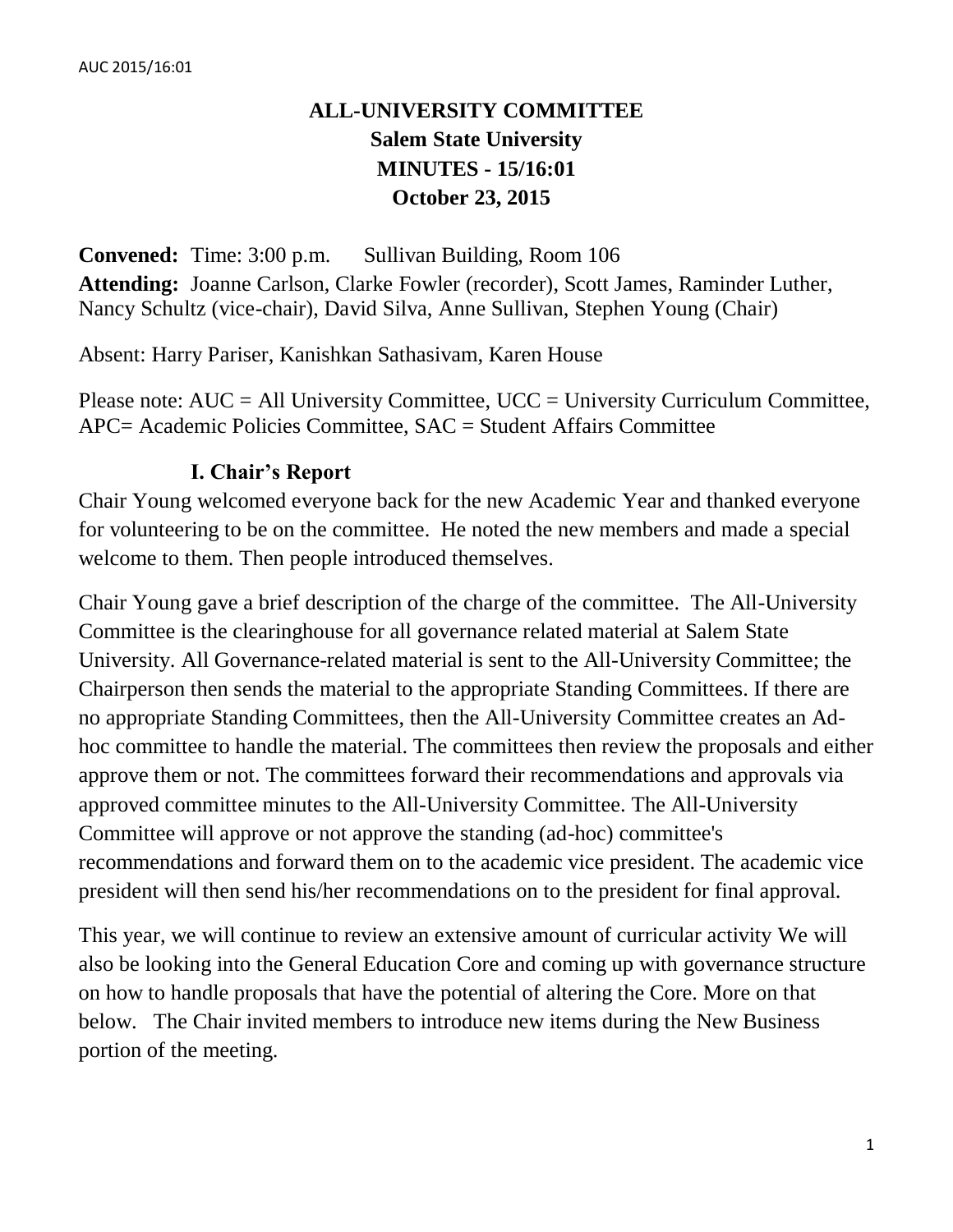# **A. Rotating Recorders & Meeting Schedule November 13, 3:00 pm (SB106) –** Anne Sullivan **December 4, 3:00 pm (SB106) -** Joanne Carlson **December 18, 3:00 pm (TBA) -** Scott James

# **B. General Education Core Course Issues 1. Assessment of the Core**

This year we will be discussing how the Core will be assessed and we will be hearing from a variety of people on this issue. More on this under New Business below.

### **2. Governance Process for Revisions**

In addition to discussing how the core will be assessed, more importantly, we will be setting the ground rules on how and when the Core can be altered through governance. More on this under New Business below.

-----------------------------------------------------------------------------------------

# **II. Approval of Minutes**

- *A. University Curriculum Committee*
	- **1. Curriculum Committee 15/16:01**
- **Motion To accept the minutes of the Curriculum Committee (15/16:01)** Made by: Raminder Luther Seconded by: Anne Sullivan
- **Vote** Motion: Passed unanimously.

**Discussion** The Chair of AUC gave a review of the minutes: This meeting started off with the chair's report where Chair, Elizabeth Coughlan, explained that she created 3 course review sub-committees instead of 4 because UCC is under staffed. Various people are reaching out to faculty for help. Liaisons were established for packets and Megan Miller reminded people about the need for Degree Maps to be created for new programs.

Next under Special Business, the UCC discussed their forms. There were various amendments made to alter the UCC forms and UCC procedures. All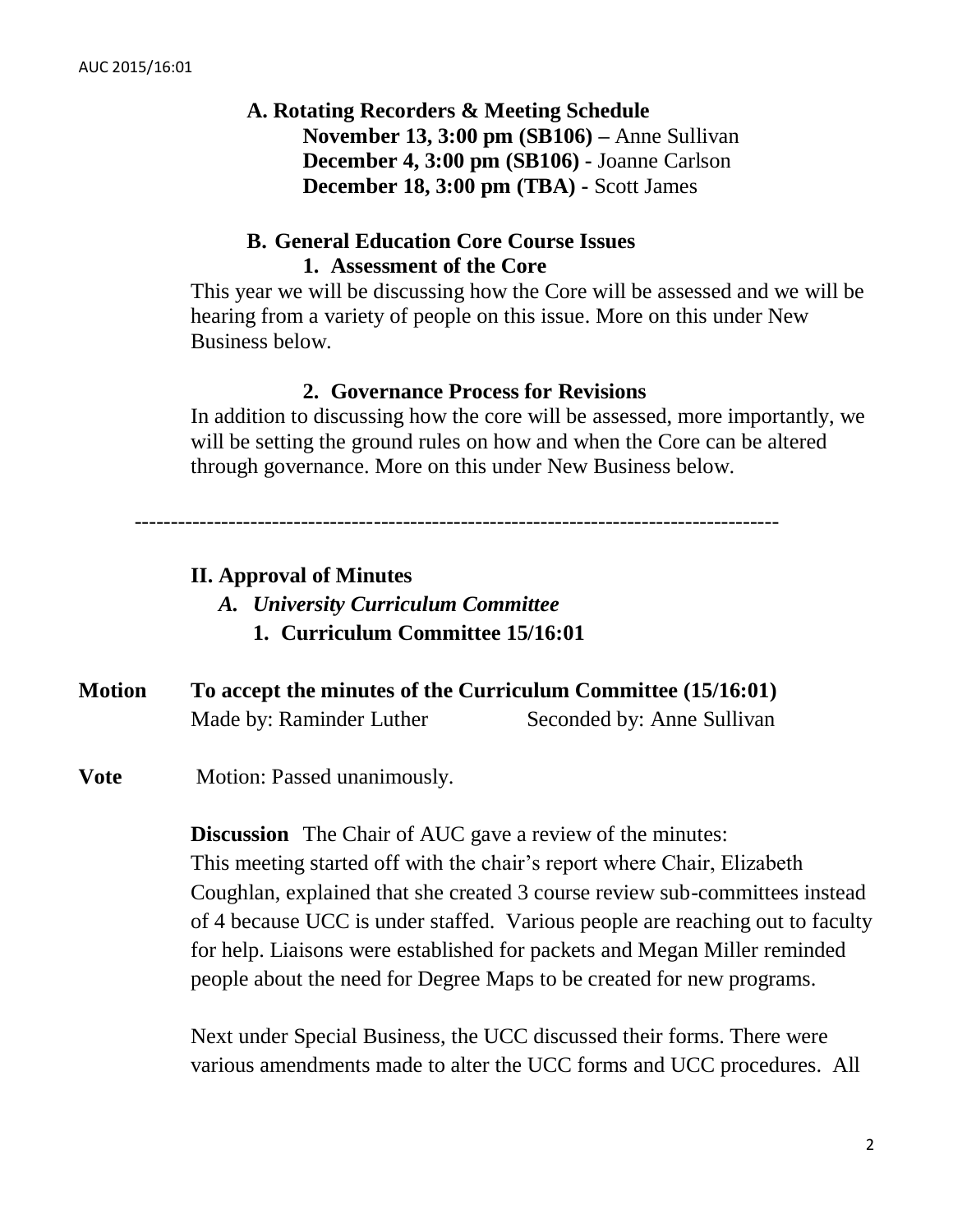|               | of the amendments to the forms and procedures were unanimously approved.<br>Under Old Business, a package from the Philosophy Department was tabled.                                                                                                                                                                                               |  |  |
|---------------|----------------------------------------------------------------------------------------------------------------------------------------------------------------------------------------------------------------------------------------------------------------------------------------------------------------------------------------------------|--|--|
|               | Tad Baker, the General Education Representative, was a guest at this meeting.<br>That was the essence of the meeting.<br>Chair Young asked if there was any discussion.                                                                                                                                                                            |  |  |
|               |                                                                                                                                                                                                                                                                                                                                                    |  |  |
|               | Discussion:<br>One member asked whether all departments are now required to submit<br>degree maps. Provost Silva replied that, currently, degree maps are only<br>required when departments submit a new or changed program to governance.<br>It would be valuable, though, for all departments to have degree maps for<br>each of their programs. |  |  |
| <b>Motion</b> | To end discussion of the minutes.<br>David Silva Seconded by: Anne Sullivan<br>Made by:                                                                                                                                                                                                                                                            |  |  |
| Vote          | Motion: Passed unanimously.                                                                                                                                                                                                                                                                                                                        |  |  |
| <b>Motion</b> | To approve the minutes of the Curriculum Committee (15/16:01)<br>Scott James Seconded by: Raminder Luther<br>Made by:                                                                                                                                                                                                                              |  |  |
| Vote          | Motion: Passed unanimously.                                                                                                                                                                                                                                                                                                                        |  |  |
|               | <b>B.</b> Academic Policies Committee<br>1. Academic Policies Committee 15/16:01                                                                                                                                                                                                                                                                   |  |  |
| Motion        | To accept the minutes of the Academic Policies Committee (15/16:01)<br>Raminder Luther Seconded by: Anne Sullivan<br>Made by:                                                                                                                                                                                                                      |  |  |
| Vote          | Motion: Passed unanimously.                                                                                                                                                                                                                                                                                                                        |  |  |

**Discussion** The Chair of AUC gave a review of the minutes: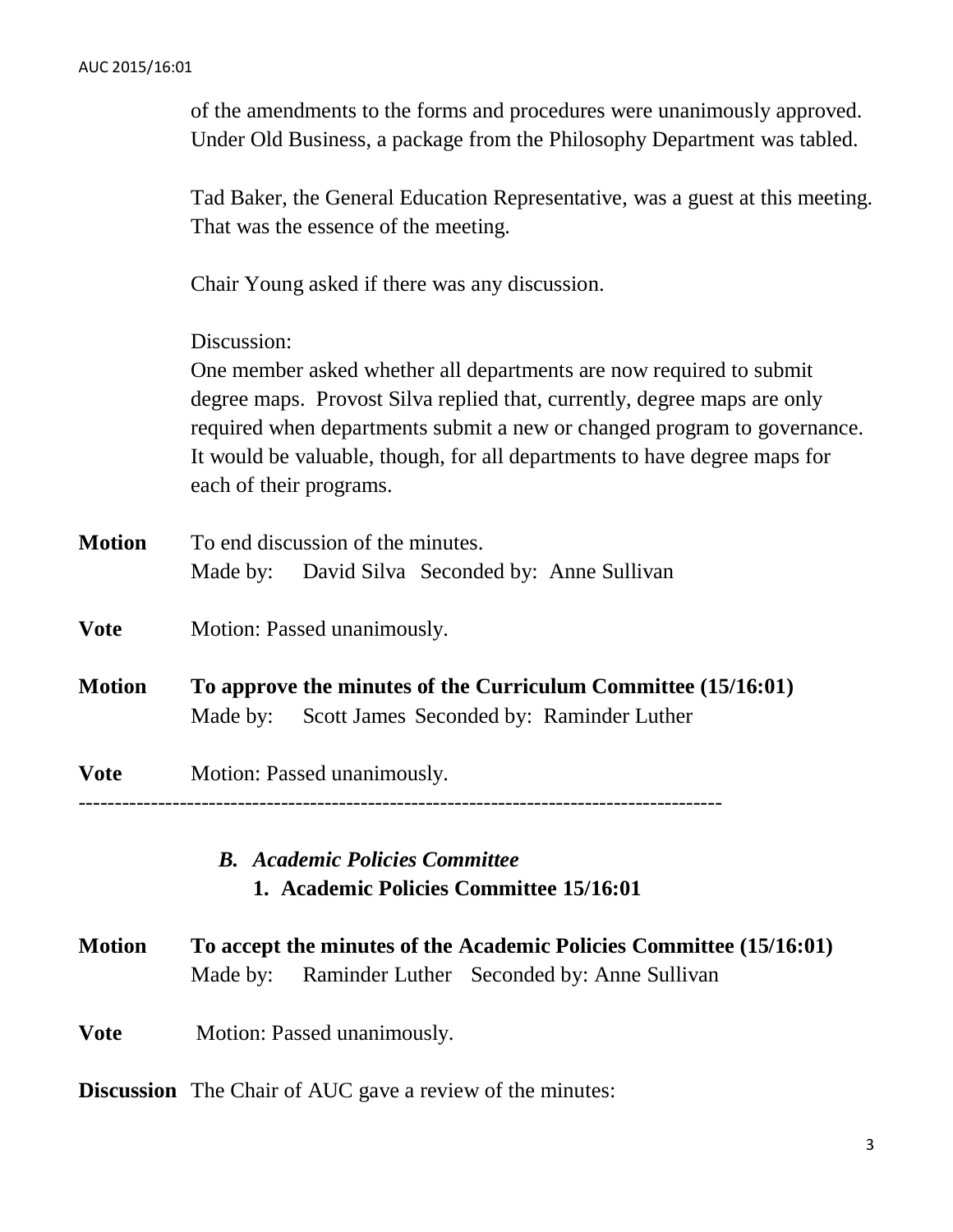This meeting was the convening meeting of the Academic Policies Committee and it started off with a reflection on their work from the 2014 – 2015 Academic Year. They discussed their work on Academic Integrity and their creation of a new policy that has been signed by Provost Silva, who has asked for a review of the policy in one year. The committee then reviewed their work with the Academic Calendar. A variety of ideas relating to the Calendar were discussed, such as making the Opening Day a 2-day event, planning the academic calendar 4-years out instead of 2 years out, extending the add/drop period, examining whether or not SSU should take both Columbus Day and Veterans Day off, and whether or not to expand spring break from one week to two weeks to allow for travel-learning and other opportunities.

Under Other Business, they discussed course scheduling, and Provost Silva suggested that Salem State rethink the course schedule so seminar days fall on Wednesdays instead of Mondays. Provost Silva recommended that the APC review the advising implementation task force outcomes. And it was noted that Assessment of Readiness for College and Careers (PARCC) results will be ready in November. Peter Walker was elected Chair and Elizabeth Duclos-Orsello was elected as Vice-Chair.

That was the essence of the meeting.

Chair Young asked if there was any discussion.

Discussion:

Why is course scheduling being reconsidered? Because a number of faculty members had multiple concerns about the schedule, including the fact that Community Time has been co-opted by departmental meeting times. This is challenging, though, because we need to be aware that some of our adjunct faculty members teach elsewhere on days when they are not teaching at SSU. One member recommended that any new schedule we adopt include a time for departmental meetings. Megan Miller and others are investigating scheduling options that the University might pursue.

**Motion** To end discussion of the minutes. Made by: Anne Sullivan Seconded by: Nancy Schultz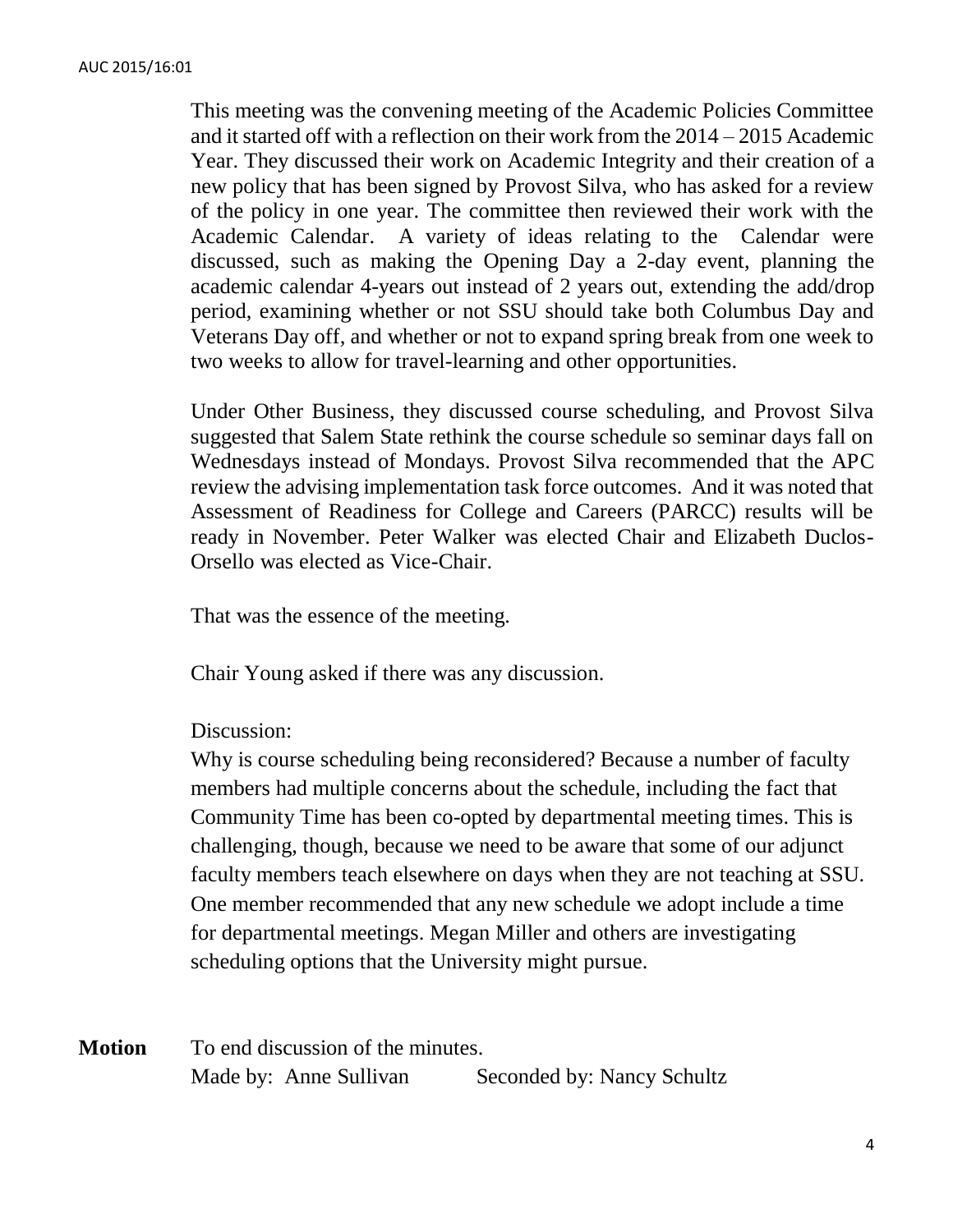**Vote** Motion: Passed unanimously. **Motion To approve the minutes of the Academic Policies Committee (15/16:01)**  Made by: Anne Sullivan Seconded by: Nancy Schultz **Vote** Motion: Passed unanimously.

#### **1. Academic Policies Committee 15/16:02**

**Motion To accept the minutes of the Academic Policies Committee (15/16:02)** Made by: Raminder Luther Seconded by: Clarke Fowler

**Vote** Motion: Passed unanimously.

**Discussion** The Chair of AUC gave a review of the minutes:

The meeting was convened by the vice-chair and she welcomed the members and the guests to the meeting. The meeting then reviewed the functions of the various Standing Committees. The Selective Retention Committee meets three times a year to consider student appeals of academic dismissals. The Academic Calendar Subcommittee sets up a structured calendar, usually two years out, which includes the dates of when classes begin, when we have exams, and all of the other particular academic dates.

Under New Business policy (16:034) Requirements for Entry into the Early Education and Care Methods Courses was brought up. Clarke Fowler, Chair of the Childhood Education and Care, provided an overview and rationale of the proposal. The School of Education has undergone many changes. With the combined bachelor's and master's 4+1 programs, the School of Education needed to make additional changes. The plan was to set up several benchmarks that students had to meet before they could enter the early education and care methods courses. Students in the program, therefore, must demonstrate competency before they are permitted to serve as instructors. After some discussion, the proposal passed unanimously. Next policy (16:035) Requirements for Entry into the Early Childhood and Care Practicum Courses was brought up. R. Clarke Fowler (Chair, Early Education and Care) reemphasized that the School of Education wants to ensure that students are doing quality work before they teach. For the practicum, students are working off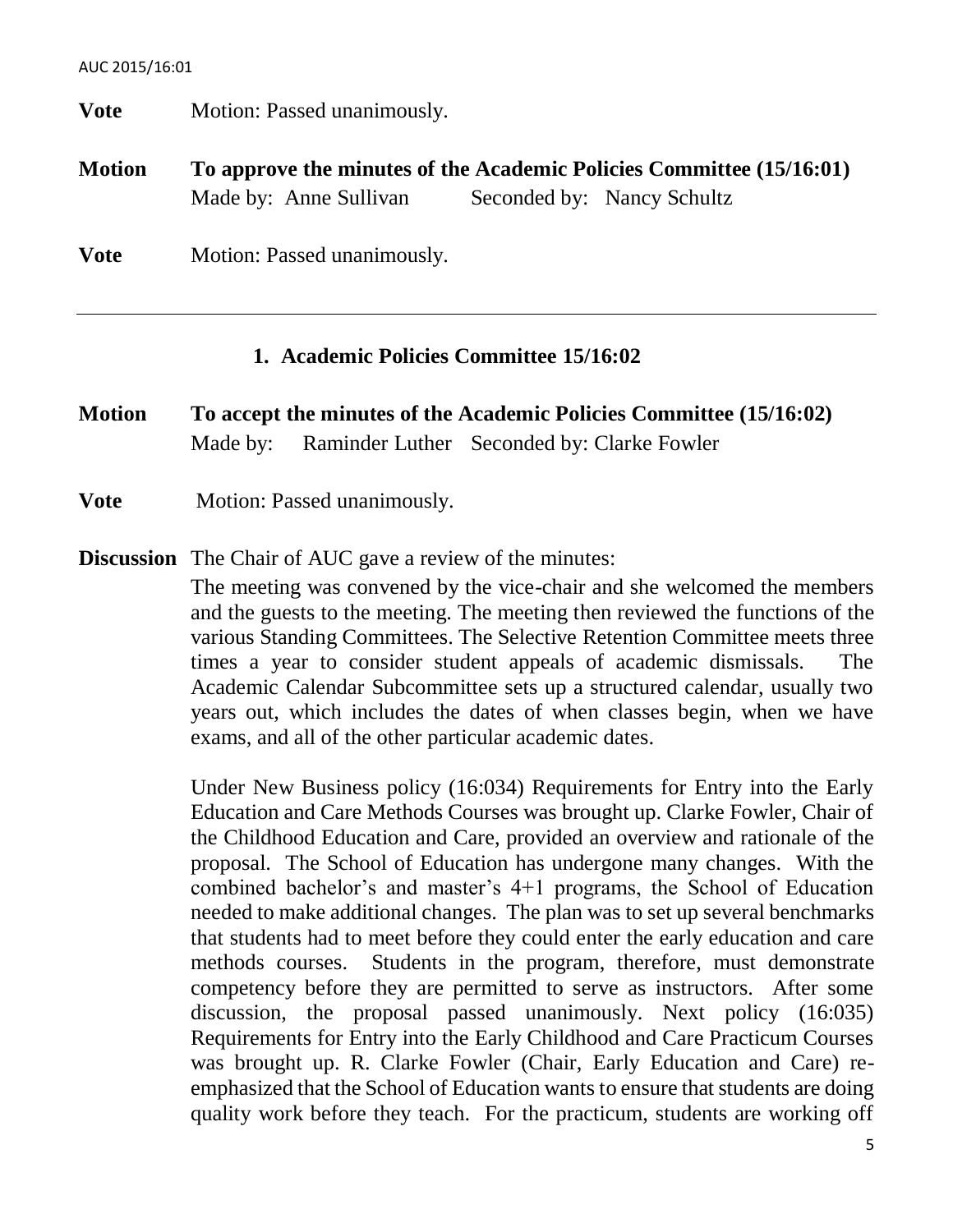site, often unsupervised. It therefore is imperative that students are well trained and competent. After a brief discussion, the proposal passed unanimously. Next policy (16:036) was brought up. This proposal is for the licensure program in the School of Education. If students decide they do not want to pursue their  $5<sup>th</sup>$ year and teach, they should still be allowed to get a degree. This path, however, should not be a norm; rather, it is an option for exceptional circumstances that still enable students to receive their bachelor's degree. There was considerable discussion about various aspects of this proposal. Of particular importance is what might happen to graduate coursework credits should a student withdraw from the 4+1 program. The courses were used for the undergraduate degree, but can they also be used in the future for a graduate degree, especially if the student entered a different 4+1 program. It was suggested that greater clarity (i.e. more explicit language) was needed around this kind of issue. J. Cambone (Dean of the School of Education) stated that what is implied is that the credits may not be used for another program *unless* the student is returning to the graduate cohort model from which s/he withdrew. It was also noted that the concerns mentioned are issues that apply to all 4+1 programs at Salem State. It was suggested that language should be added to indicate that if a student withdraws from a 4+1 program and obtains only an undergraduate degree, that person must reapply to the graduate program if s/he decides to return sometime in the future. It was suggested that a broad policy be created about this situation. Concerning policy 16:036, it was passed with 10 in favor and 1 abstention.

The last item to be considered was policy (16:038) Comprehensive Preferred Name Policy. The Director of the Office of Diversity and Multicultural Affairs provided an overview of the proposal where students can have a preferred named used throughout the university system for them, from swipe cards to class attendance lists. There were many guests at the meeting and a number of them expressed the importance of this proposed policy. There are some situations, such as with financial aid where birth name must be used. The motion passed unanimously.

That was the essence of the meeting.

Chair Young asked if there was any discussion.

Discussion:

Chair Young read an email in which Karen House suggested that the University might not yet be ready to have preferred name appear on the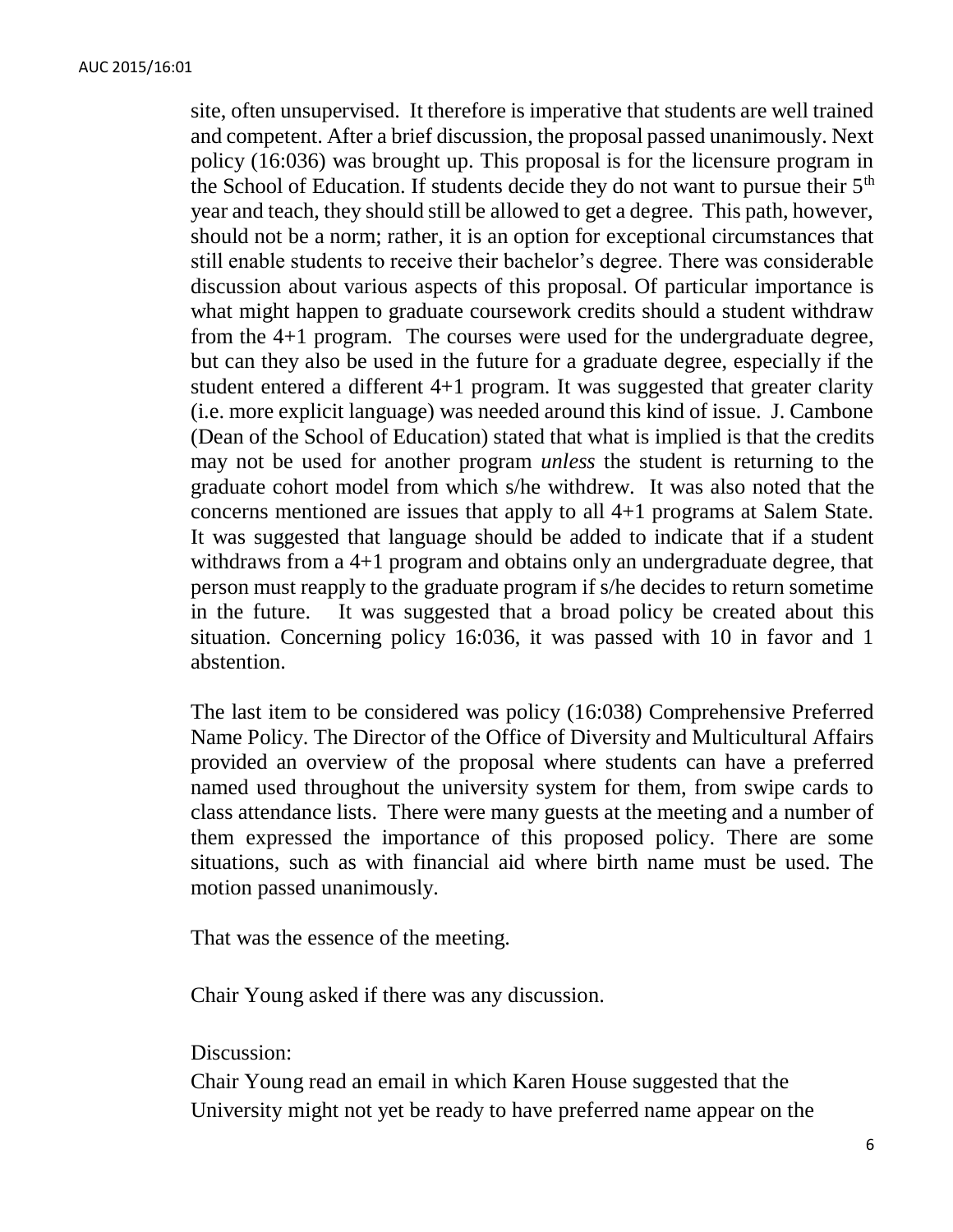Clipper Card. Scott James noted that the issue here is procedural and that efforts were being made to fully implement this policy as soon as possible. He also noted that SSU, the  $141<sup>st</sup>$  institution to adopt such a policy, has established procedures that students must follow in order to have SSU use their preferred name.

A number of issues were discussed regarding 4+1 programs, the most prominent being the necessity of having a university-wide policy regarding how to deal with students who do not complete the entire program. For example, how should we deal with students who exit a 4+1 program early due to illness as opposed to poor grades? Under what circumstances may graduate credits earned during undergraduate years be applied to later graduate work?

Chair Young will ask the Graduate Education Council and the APC to work together to develop a policy to address this issue.

| <b>Motion</b> | To end discussion of the minutes.                                                                                            |                            |  |
|---------------|------------------------------------------------------------------------------------------------------------------------------|----------------------------|--|
|               | Made by: Scott James                                                                                                         | Seconded by: Nancy Schultz |  |
| <b>Vote</b>   | Motion: Passed unanimously.                                                                                                  |                            |  |
| <b>Motion</b> | To approve the minutes of the Academic Policies Committee (15/16:02)<br>Made by: Nancy Schultz<br>Seconded by: Anne Sullivan |                            |  |
| <b>Vote</b>   | Motion: Passed unanimously.                                                                                                  |                            |  |

\_\_\_\_\_\_\_\_\_\_\_\_\_\_\_\_\_\_\_\_\_\_\_\_\_\_\_\_

### **III. Old Business None**

No Old Business

**IV. New Business**